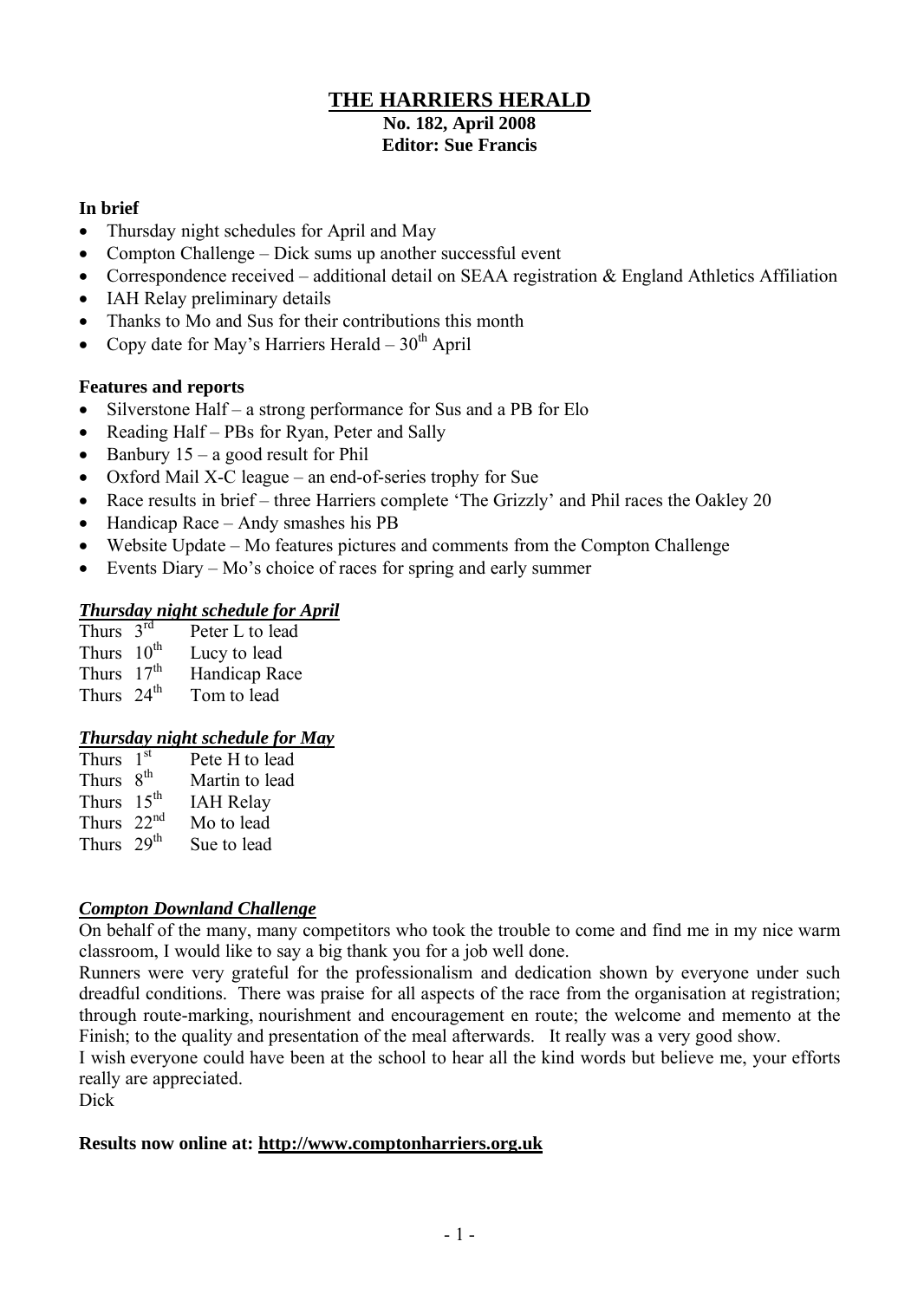| Correspondence received                                   |                                                   |                             |  |  |  |  |
|-----------------------------------------------------------|---------------------------------------------------|-----------------------------|--|--|--|--|
| <b>Sender</b>                                             | <b>Subject</b>                                    |                             |  |  |  |  |
| $City$  <br>St<br>Albans                                  | St. Albans Half Marathon (08-06-08)               | Events Diary & notice board |  |  |  |  |
| Council                                                   |                                                   |                             |  |  |  |  |
| Chinnor<br>Christian                                      | Icknield Way Half Marathon & 10K (10-05-08)       | Events Diary & notice board |  |  |  |  |
| Aid                                                       |                                                   |                             |  |  |  |  |
| <b>SEAA</b>                                               | Info. update $\#13$ ; EGM re revised constitution | File                        |  |  |  |  |
|                                                           | 2008/2009 club affiliation fee                    | See below                   |  |  |  |  |
| Abingdon Amblers                                          | Abingdon Marathon (19-10-08)                      | Events Diary & notice board |  |  |  |  |
| $2:09$ Events Ltd.                                        | Entry forms for the following events: S. Downs    | Events Diary & notice board |  |  |  |  |
| Saab Salomon                                              | Marathon & Relay (14-06-08); Forest Trail 10K     |                             |  |  |  |  |
|                                                           | series (various dates & venues); Turbo X-trail    |                             |  |  |  |  |
| challenge series (various dates $&$ venues)               |                                                   |                             |  |  |  |  |
| Update on registration scheme<br><b>England Athletics</b> |                                                   | See below                   |  |  |  |  |

## *SEAA affiliation fee 2008/2009* (extract from their note to clubs)

'The reduced affiliation to the Association that your club paid for 2007-2008 runs out on  $31<sup>st</sup>$  March 2008 and the Association intends to ask clubs for an affiliation fee of £10 for the year to  $31<sup>st</sup>$  March 2009. The Association is no longer a governing body for sport in the south, but will continue to provide South of England Championships in all disciplines….. The affiliation fee is to commit clubs to the Association for team competition at our championship events and to cover the cost of administration in sending newsletters, entry forms and other papers. All affiliated clubs must also be affiliated to the governing body, England Athletics'.

*So, for the fee of just £10, Compton Harriers can affiliate to the SEAA, which will enable us to enter teams in SEAA championships such as the Isle of Wight Fell Races.*

## *Update on England Athletics Registration Scheme*

*When you renewed your Harriers membership recently, you probably also opted to pay the £5 affiliation fee for registration with England Athletics. In May, England Athletics will be asking the club for these fees.*

Below are the key points from England Athletics' recent letter to clubs.

'….England Athletics apologise to those who experienced delays in receiving their competition licenses following registration ion 2007……Registered athletes will have enjoyed benefits including the right to compete in closed events and save money on road race entry….The process hasn't been smooth and, to this end, we will be launching a new club membership module in May 2008. This will enable club officials to:

- 1. View and export a complete roster of club members.
- 2. Update club contact information and build a detailed club profile to appear on England Athletics website.
- 3. Easily add or delete members.
- 4. Allow club members to update their own details with their own personal login, and opt-in to enewsletter updates.
- 5. Keep track of whose England Athletics registration fees have been paid.
- 6. Automatically calculate registration fees due to England Athletics and produce a remittance advice for simple payment.

Individuals will receive e-mail confirmation as soon as payment is received, confirming their membership status and login details. Membership cards will be posted to individuals.

During the transition to the new system (March – May 2008) it will not be possible to register new members'.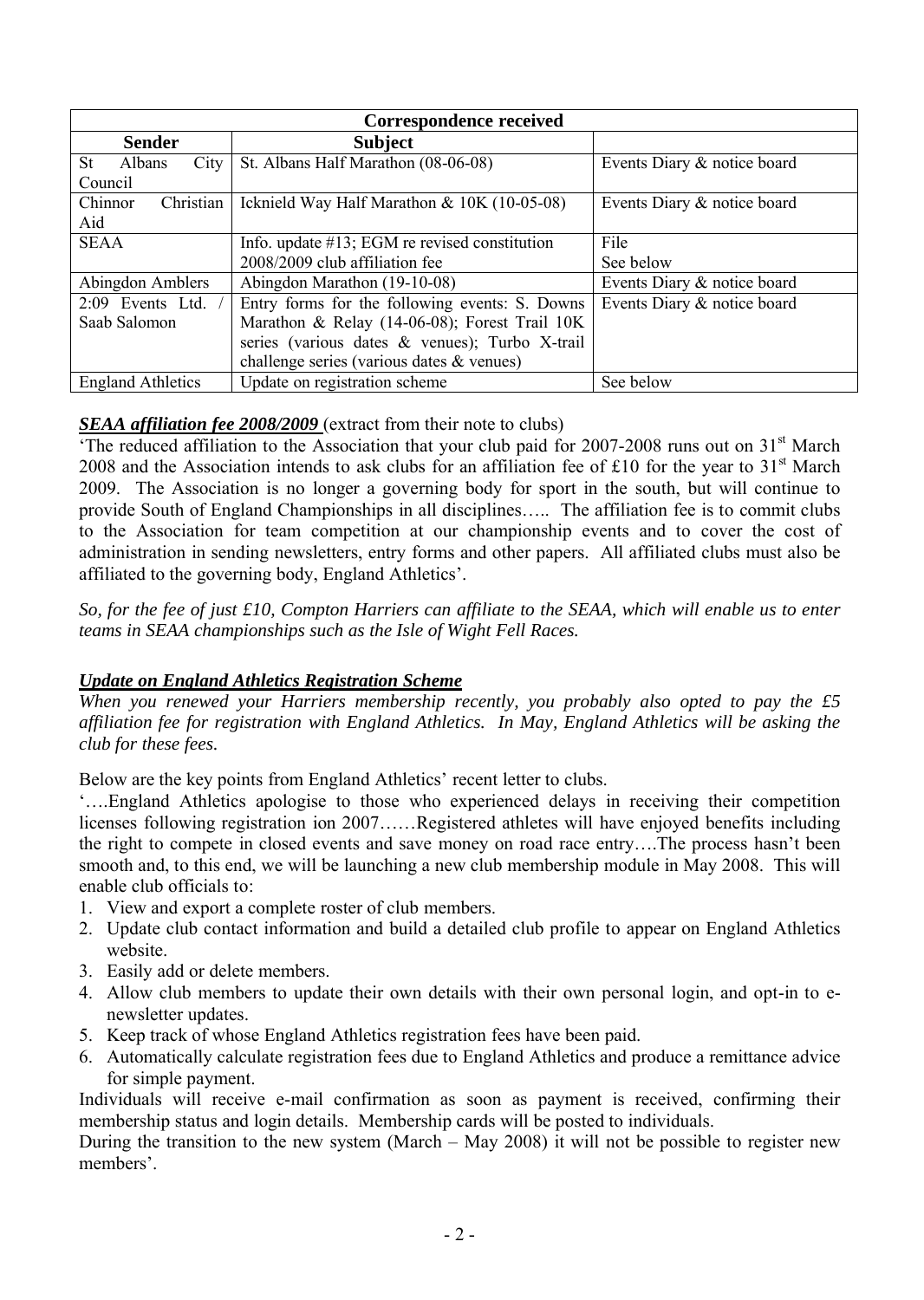#### *IAH Relay, Thursday 15th May* **Sue**

The Institute's annual Relay will be held on Thursday 15th May, starting at 5:30 pm from the cricket field. The route will be as in recent years, each stage (1.6 miles, or 2530 metres) starting and finishing in the cricket field.

The Relay is open to those employed on the Compton site, and to other IAH Recreation Association members; in each team, at least two members should be employees and/or other Rec. Soc. members, but up to two team members may be relatives, friends or other guests, should you be struggling to make up a foursome. There will be start time advantages depending on the number of ladies and veterans in a team. Teams should be entered (to Sue) by  $9^{th}$  May.

#### *Silverstone Half Marathon, 9 th March* **Sus**

This is a race I normally treat seriously but, for some reason, I was just keen to go out there with no real plan and then see as I went along how it would take shape.

Elo, on the other hand, had a mission - to set a PB, his previous PB from 2006 was 2:42:58. He had done some hard training leading up to the day so I was convinced it would pay off.

A few minutes before 12:00 we went to the start. I had beforehand loaded Elo with 4 gels and told him not to shoot off like a rocket and, no matter what, just go out there and enjoy yourself. Somehow I am never very popular saying that because he actually does not like running but only does it to keep his weight down.

Dave Bedford dropped the famous chequered flag and we were off, when I realized that I had forgotten to tell him that he needs to drink water with the gels. In a situation like this he would do what I had advised him to and then struggle in swollen the dam thing and thinking "how do runners" put up with these repulsive things". But there was nothing I could do now.

Personally I went off too fast but I did not mind; I felt I could afford to try so I just continued. The negative thoughts always come flying through my head during a race but, when I saw a younger lady among the spectators in a wheelchair, I thought how privileged we are to be able to do this and I felt rather naughty to have such depressing considerations.

The end was near and, though the conditions were near perfect in Silverstone terms, this was not going to be a PB but at least it was my fastest time ever at Silverstone so I was content with my performance.

I got changed, had a bit to drink and eat and went out to the stand to see Elo come home. I was not sure how long it took him to reach the start line but when I spotted him from a long distance I could tell that he was working hard to reach the finish line so apparently a PB was within reach. Sure enough, after crossing the finish line he looked up to the stand with both his thumps up – that is my man I thought - a PB was in the bag!

| Elo<br>Time<br>2:40:58 | Overall<br>4542 | Gender<br>3168 | Age group<br>13 |
|------------------------|-----------------|----------------|-----------------|
| Sus<br>1:34:48         | 369             | 26             |                 |

4809 finished the race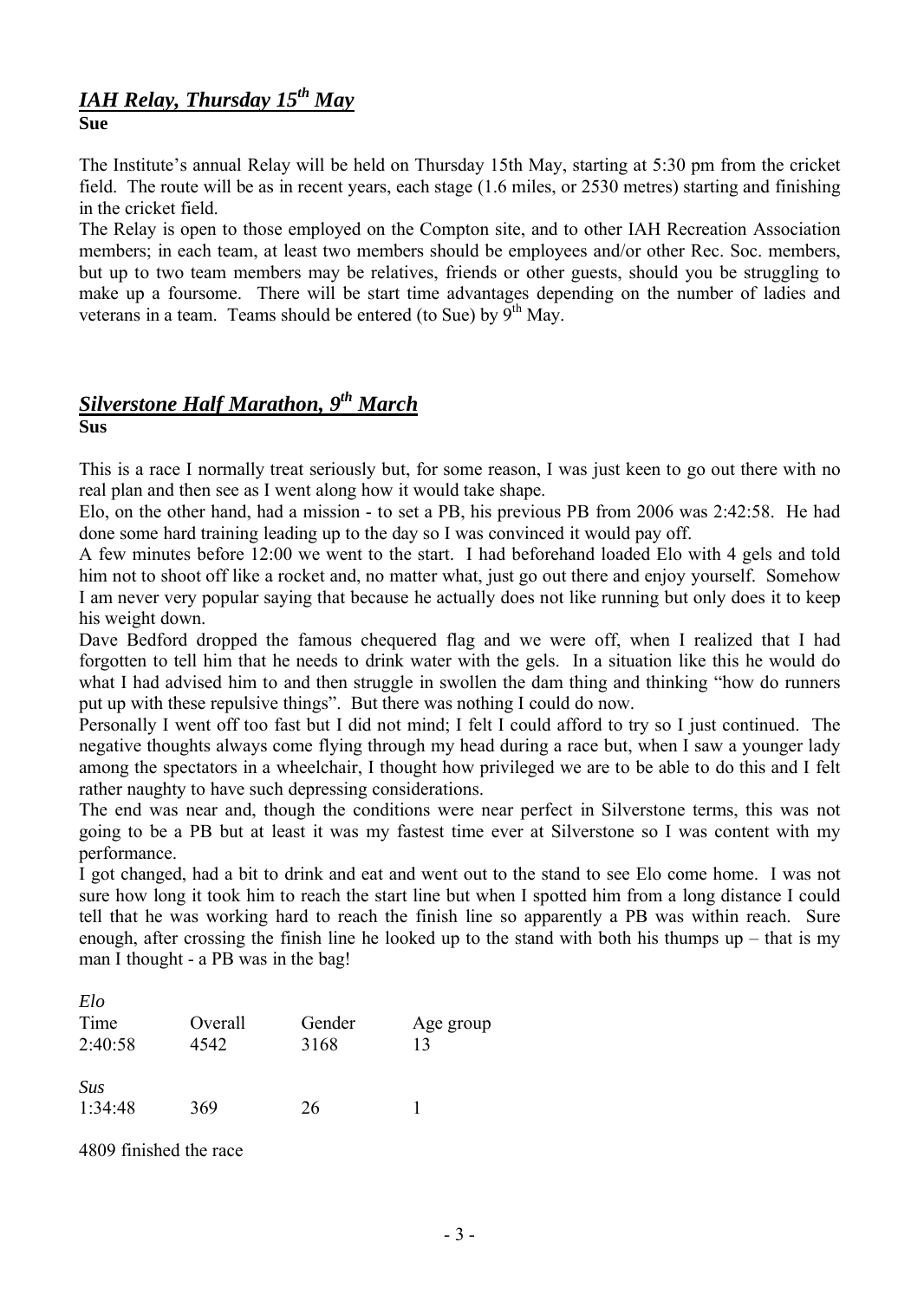# *Reading Half Marathon, 2 nd March*

Despite ongoing injury problems, Ryan recorded a P.B. (1:24:08) as did Peter L (1:29:06). Sus was very close to her best (1:33:44), while Andy set a good standard in his first half marathon (1:34:52). Meanwhile James Bird, a potential Harriers recruit, ran 1:36:21, and Sally (Peter's wife) finished in 1:54:56, another P.B. First man was Patrick Makau (Kenya 1:01:19) and first lady was Liz Yelling (GBR, 1:09:34).

## *Banbury 15M Road Race*

#### **Phil**

I found it to be a well organised race with lovely hot showers and changing facilities, and plenty of cheap parking. The fact that it was a perfect day for running, with sunny blue skies and practically no wind was a great help too. It's also not too far to get to. I would highly recommend to anyone looking for a longish run before a marathon. It's reasonably flat with one or two gentle hills. My time was 2hr 04min 29sec.

## *Oxford Mail cross-country series*

#### **Race 5: Horspath**

The final race of the cross-country series was held at Horspath, Oxford. The course, which includes playing fields, grass tracks, a hill and woods, was remarkably dry this year. Wendy Jones (Cirencester) won the ladies one-lap route in 17:40. The Team Kennet ladies were a bit depleted for this race, but Sue had one of her best runs of the series to finish  $10^{th}$  (20:06) and the team was  $6^{th}$ .

The mens race winner was Matthew Almond (Alchester) in 33:44. No Harriers ran this time, but TK's top finisher was Tom Munt  $(9<sup>th</sup>, 36:06)$  and the team was  $6<sup>th</sup>$ .

After the races, the end-of-series presentations were made. Sue received a trophy for being  $2<sup>nd</sup> FV35$ lady overall. Meanwhile, TK's Rachael Elliot was  $2<sup>nd</sup>$  senior lady, and Tom Munt was  $4<sup>th</sup>$  MV40. TK ladies team finished  $2<sup>nd</sup>$  (to Headington Road Runners) in division 1 of the series, while TK mens team was  $5^{\text{th}}$  in division 2.

## *Race results in brief……..*

*The Grizzly* - Three Harriers had successful runs in 'The Grizzly'. Martin finished the 20-mile multiterrain race in 2:55, with Dick crossing the line in 3:18 and Lucy in 3:45. *Oakley 20* – Phil finished in 2:52.

#### *Handicap Race* **Sue**

Once again, only four Harriers made it for the monthly Handicap Race. Despite some very wet and windy days earlier in the week, conditions on race night were good for running, and there was even a little daylight remaining. Kirsty started first, with Lucy close behind. Lucy was on course for victory, until a calf twinge just 300m from the finish reduced her to walking pace. Meanwhile, further back, there was a good battle developing between Sue and Andy. Andy had started just 2 seconds behind Sue and had the misfortune to be engulfed by a fart on the start line. He wisely tracked Sue at a distance, and they passed Kirsty along School Road. Then, up Shepherd's Mount, Andy overtook Sue decisively and opened a big gap. Andy knocked an amazing 15 seconds off his previous P.B. for the route, for a well-deserved victory. Sue took second place, in her fastest time for 12 months. Lucy hung on to third place, with Kirsty not far behind.

Congratulations to Andy, and thanks to Mo and Sus for timing. The next Handicap Race is scheduled for Thursday  $17<sup>th</sup>$  April, probably around the off-road route (to be confirmed nearer the time).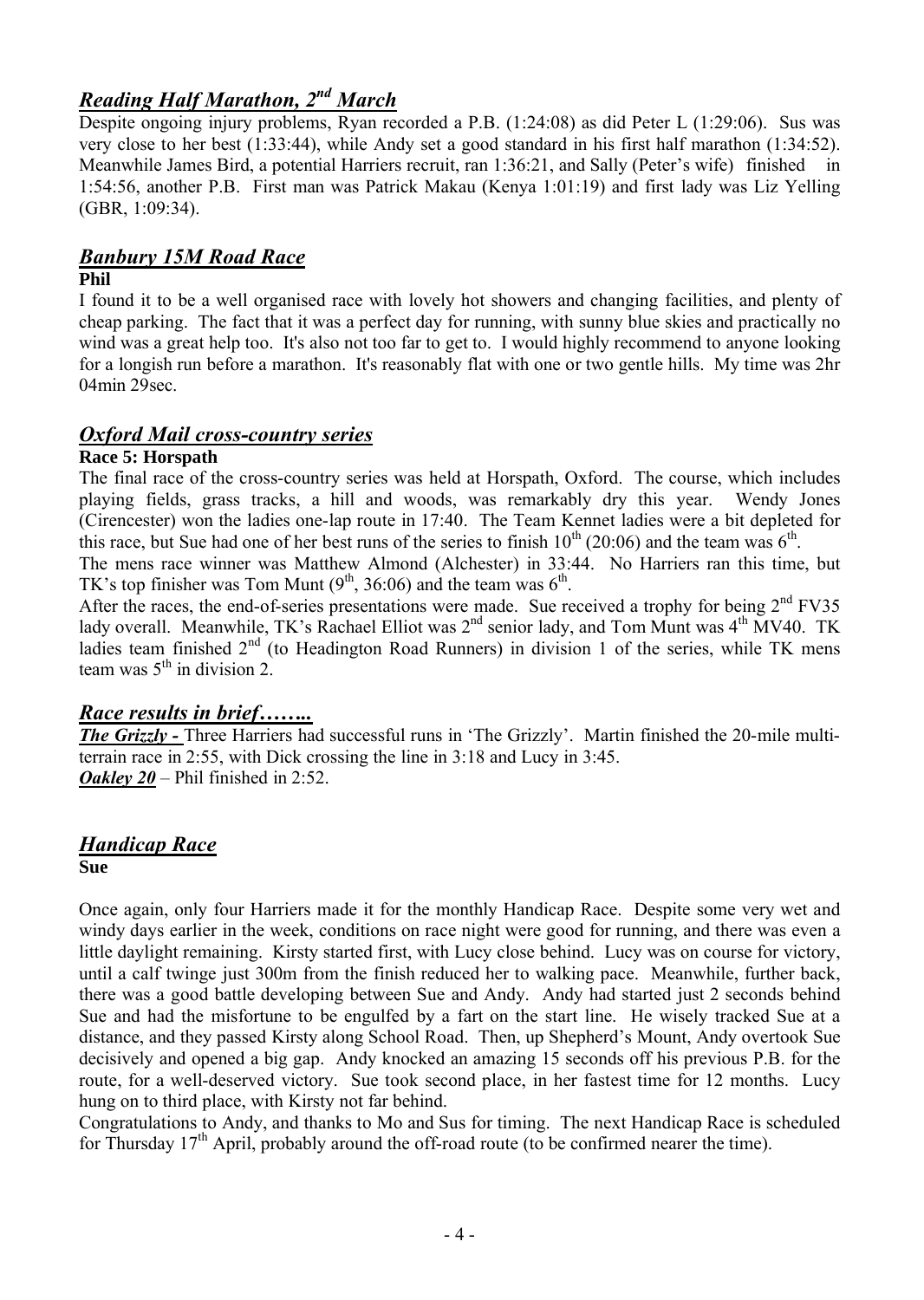| Pos | <b>Name</b> | <b>Start time</b> | <b>Finish time</b> | <b>Actual time</b> | Handicap<br><b>Beaten?</b> |
|-----|-------------|-------------------|--------------------|--------------------|----------------------------|
|     | Andy        | 3:09              | 14:25              | 11:16              | $-0:35$                    |
|     | <b>Sue</b>  | 3:07              | 14:42              | 1:35               | $-0:18$                    |
|     | LUCV        | 0:20              | 15:16              | 14:56              | $+0:16$                    |
|     | Kirsty      | 0:06              | 15:46              | 15:40              | $+0:46$                    |

After three races, Lucy remains at the top of the table, with Sue in second spot and Andy now in third.

| Pos.                    | <b>Name</b> | <b>Race points</b> |                          |                          |      |      |                          |                          |                          |      |                |
|-------------------------|-------------|--------------------|--------------------------|--------------------------|------|------|--------------------------|--------------------------|--------------------------|------|----------------|
|                         |             | Race               | Race                     | Race                     | Race | Race | Race                     | Race                     | Race                     | Race | <b>Total</b>   |
|                         |             | 1                  | $\boldsymbol{2}$         | 3                        | 4    | 5    | 6                        | 7                        | 8                        | 9    |                |
|                         | Lucy        | 5                  | 7                        | 5                        | -    | -    | ۰.                       | $\overline{\phantom{0}}$ | $\overline{\phantom{a}}$ | -    | 17             |
| $\overline{2}$          | Sue         | 3                  | 6                        | 6                        | -    | -    | -                        | $\blacksquare$           | $\overline{\phantom{0}}$ | -    | 15             |
| 3                       | Andy        | 4                  | $\overline{\phantom{0}}$ | 7                        | -    | -    | $\overline{\phantom{0}}$ | $\blacksquare$           | $\blacksquare$           | -    | 11             |
| $\overline{\mathbf{4}}$ | Martin      | 6                  | $\overline{4}$           | $\overline{\phantom{0}}$ | -    | -    | -                        | $\overline{\phantom{0}}$ | -                        | -    | 10             |
| 5                       | Dick        | $\mathbf{r}$       | $\overline{\phantom{0}}$ | ۰                        |      | -    | -                        | $\overline{\phantom{0}}$ | -                        |      | $\mathcal{I}$  |
| 6                       | Pete H      |                    | 5                        | $\overline{\phantom{0}}$ |      | -    |                          | $\blacksquare$           | $\overline{\phantom{a}}$ |      | 6              |
| 7                       | Kirsty      |                    | $\blacksquare$           | 4                        |      | -    | -                        | $\overline{\phantom{0}}$ | -                        |      | 5              |
| 8                       | Peter L     | $\overline{2}$     | $\blacksquare$           | $\overline{\phantom{0}}$ |      | -    | $\overline{\phantom{0}}$ | $\overline{\phantom{0}}$ | $\overline{\phantom{a}}$ |      | $\overline{2}$ |
| 9                       | John        |                    | $\overline{\phantom{0}}$ | ۰                        |      |      |                          | -                        |                          |      |                |

#### *Website update… http://www.comptonharriers.org.uk* **Mo**

Results for the Challenge are on the website and I will follow up shortly with a comments page to include the various messages of thanks from competitors who enjoyed the race and the fantastic support of all those who helped in making this year's event so successful.

I will also start the count-down to the Compton Canter on the front page shortly … lets hope for a bigger turnout this year.

Now for a couple of links of interest before the events guide below:

My first link was submitted by our old friend from Denmark … Jonathan Sydenham who took part in the Compton 20 and sent the following message:

Thanks for yet another great morning  $\odot$ 

I took my camera along as we were not trying to actually run the 20 miler, and captured several of my minders misbehaving plus a few other runners. I think you may know Mark Shepherd from Team Kennet; another was Rich Kennington who is one of the RW "Dream Team" being "coached" on the Runners World website, and the third was Matt, a pretty good runner with the fastest beer belly I have ever seen (going for a good time at FLM). We had a whale of a time. Feel free to use any of the pics if you dare …

Jonathan

[http://www.flickr.com/photos/serioussocialsjov/sets/72157604245350238/?photo\\_deleted=2362217812](http://www.flickr.com/photos/serioussocialsjov/sets/72157604245350238/?photo_deleted=2362217812)

Another link to help you find that elusive running bargain is to a site which is very well structured and easy to use … [http://www.dorunning.com](http://www.dorunning.com/)